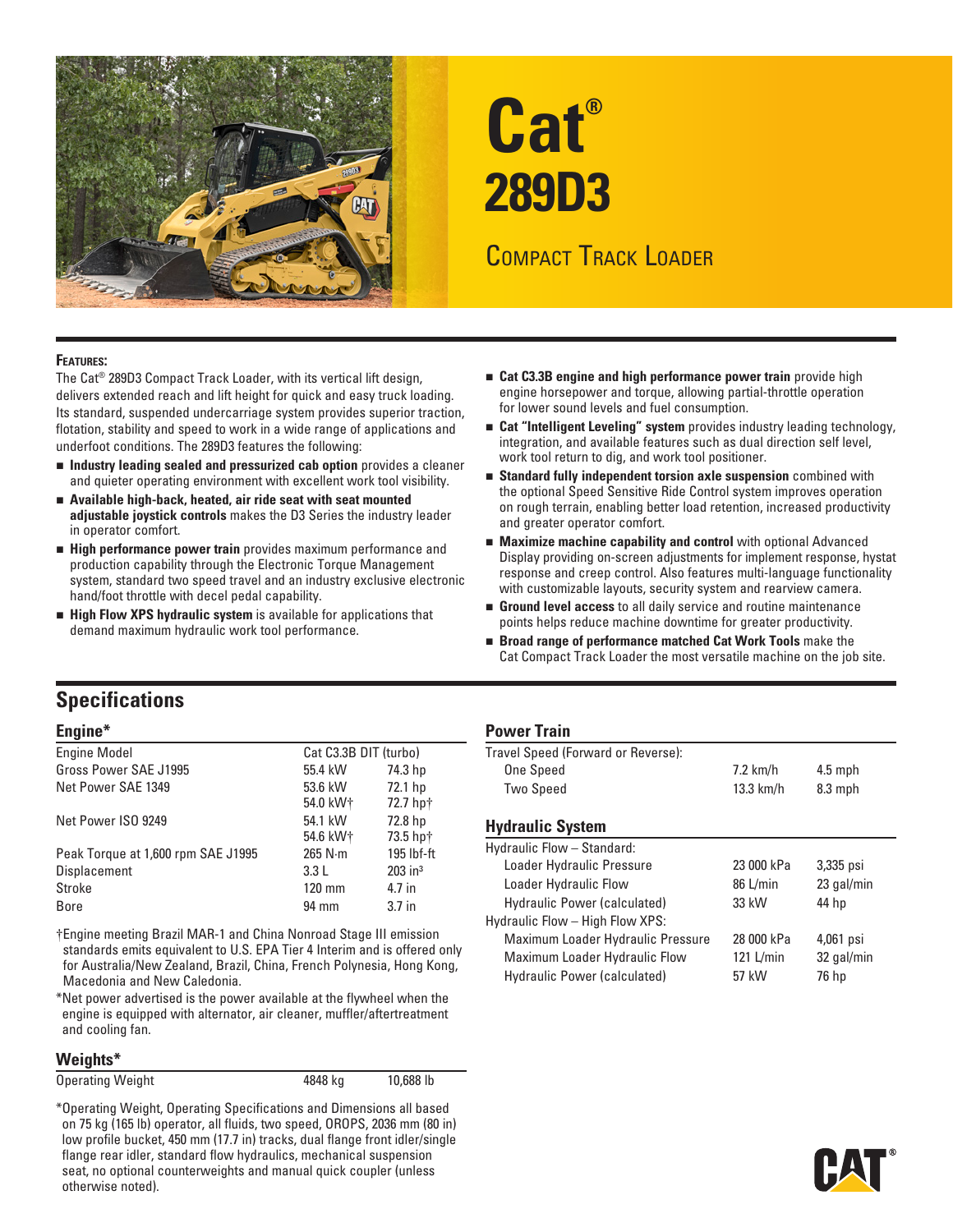# **289D3 Compact Track Loader**





#### **Dimensions\***

| 1 Length of Track on Ground                  | 1630 mm | 64.2 in   |
|----------------------------------------------|---------|-----------|
| 2 Overall Length of Track                    | 2129 mm | 83.8 in   |
| 3 Length without Bucket                      | 2995 mm | 117.9 in  |
| 4 Length with Bucket on Ground               | 3714 mm | 146.2 in  |
| 5 Height to Top of Cab                       | 2113 mm | 83.2 in   |
| <b>6</b> Maximum Overall Height              | 4015 mm | 158.1 in  |
| 7 Bucket Pin Height at Maximum Lift          | 3178 mm | 125.1 in  |
| <b>8</b> Bucket Pin Height at Carry Position | 190 mm  | $7.5$ in  |
| <b>9</b> Reach at Maximum Lift and Dump      | 761 mm  | $30.0$ in |
| <b>10</b> Clearance at Maximum Lift and Dump | 2387 mm | 94.0 in   |

### **Operating Specifications\***

| Rated Operating Capacity:                                      |          |                         |
|----------------------------------------------------------------|----------|-------------------------|
| 35% Tipping Load                                               | 1315 kg  | 2,890 lb                |
| 50% Tipping Load                                               | 1880 kg  | 4,130 lb                |
| <b>Rated Operating Capacity</b>                                |          |                         |
| with Optional Counterweight                                    | 1985 kg  | 4.370 lb                |
| <b>Tipping Load</b>                                            | 3750 kg  | 8.255 lb                |
| <b>Breakout Force, Tilt Cylinder</b>                           | 3307 kg  | 7,291 lb                |
| Ground Contact Area (450 mm/17.7 in track) 1.47 m <sup>2</sup> |          | $2,272$ in <sup>2</sup> |
| Ground Pressure (450 mm/17.7 in track)                         | 32.2 kPa | 4.7 psi                 |

#### **Cab**

| <b>ROPS</b> | ISO 3471:2008         |
|-------------|-----------------------|
| <b>FOPS</b> | ISO 3449:2005 Level I |

#### **Service Refill Capacities**

| <b>Cooling System</b>   | 14 I            | $3.7$ gal  |
|-------------------------|-----------------|------------|
| Engine Crankcase        | 11 <sup>1</sup> | $3.0$ gal  |
| <b>Fuel Tank</b>        | 105L            | 27.7 gal   |
| <b>Hydraulic System</b> | 52 L            | $13.7$ gal |
| <b>Hydraulic Tank</b>   | 39 L            | $10.3$ gal |

| <b>11 Ground Clearance</b>                    | $226$ mm     | 8.9 <sub>in</sub> |
|-----------------------------------------------|--------------|-------------------|
| <b>12</b> Departure Angle                     | $33^\circ$   |                   |
| 13 Maximum Dump Angle                         | $51^\circ$   |                   |
| 14 Vehicle Width (450 mm/17.7 in tracks)      | 1981 mm      | 78.0 in           |
| 15 Turning Radius from Center - Machine Rear  | 1796 mm      | 70.7 in           |
| 16 Turning Radius from Center - Coupler       | 1410 mm      | $55.5$ in         |
| 17 Turning Radius from Center - Bucket        | 2256 mm      | 88.8 in           |
| 18 Maximum Reach with Arms Parallel to Ground | 1270 mm      | $50.0$ in         |
| <b>19</b> Rack Back Angle at Maximum Height   | $84^{\circ}$ |                   |
| 20 Bucket Pin Reach at Maximum Lift           | 369 mm       | 14.5 in           |

#### **Noise Level**

| Inside Cab**   | 83 dB(A)    |
|----------------|-------------|
| Outside Cab*** | $103$ dB(A) |

- \*\*\*The declared dynamic operator sound pressure levels per ISO 6396:2008. The measurements were conducted with the cab doors and windows closed and at 70% of the maximum engine cooling fan speed. The sound level may vary at different engine cooling fan speeds.
- \*\*\*The labeled sound power level for the CE marked configurations when measured according to the test procedure and conditions specified in 2000/14/EC.

#### **Air Conditioning System (if equipped)**

The air conditioning system on this machine contains the fluorinated greenhouse gas refrigerant R134a (Global Warming Potential = 1430). The system contains 1.0 kg of refrigerant which has a  $CO<sub>2</sub>$  equivalent of 1.430 metric tonnes.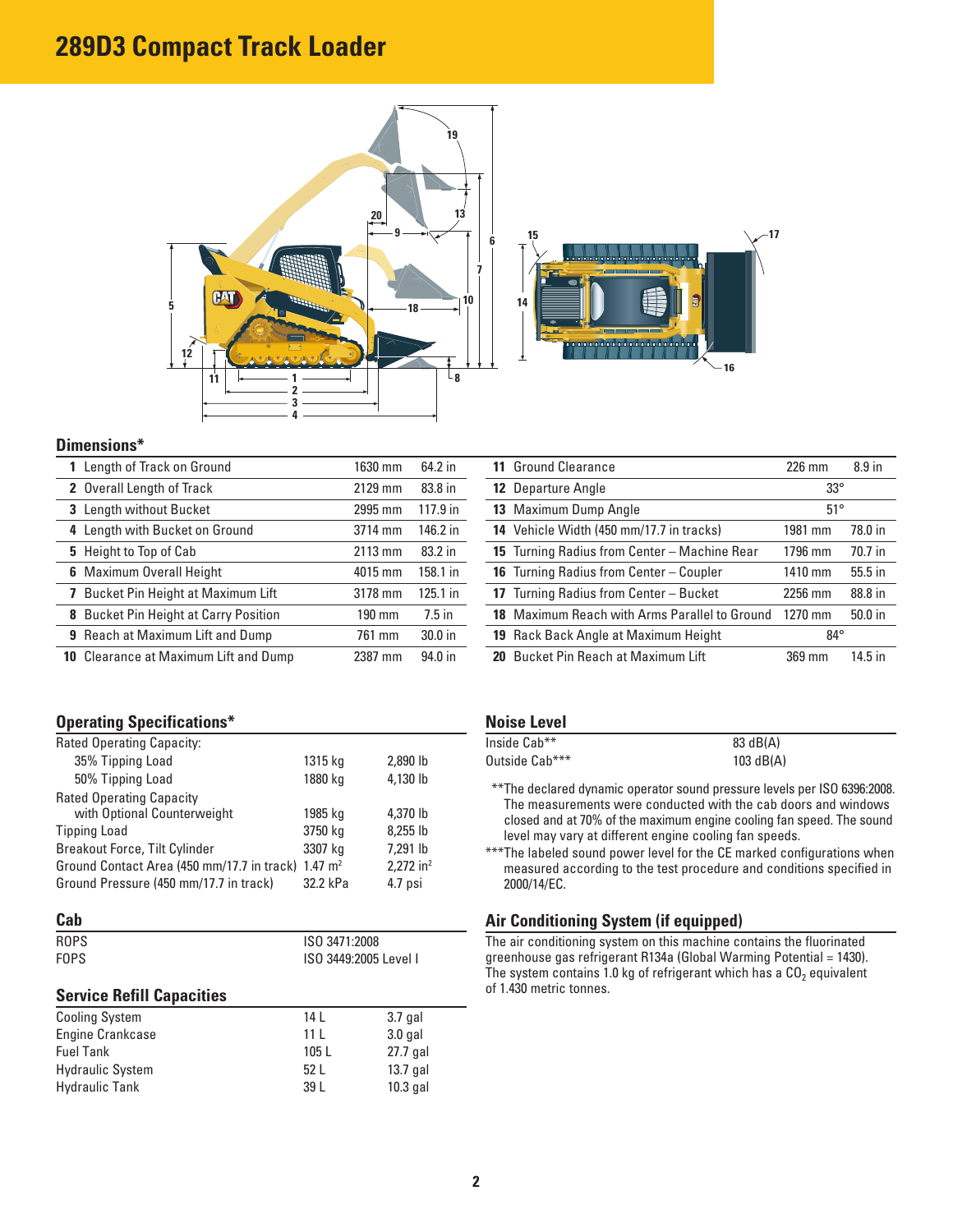## **MANDATORY EQUIPMENT**

- **F** Hydraulics, Standard or High Flow XPS
- <sup>n</sup>Quick Coupler, Mechanical or Powered
- High Visibility Seat Belt, 50 mm (2 in) or 75 mm (3 in)
- Steel Imbed Rubber Track 450 mm (17.7 in)
- Dual Flange Front Idler/Single Flange Rear Idler or Triple Flange Front/Rear Idlers

#### **PERFORMANCE PACKAGES**

- Performance Package H1: *Standard Flow Hydraulics (No Self Level)*
- Performance Package H2: *Standard Flow, Dual Direction Electronic Self Level (Raise and Lower), Work Tool Return to Dig, Work Tool Positioner, and Electronic Snubbing (Raise and Lower)*
- Performance Package H3: *High Flow XPS, Dual Direction Electronic Self Level (Raise and Lower), Work Tool Return to Dig, Work Tool Positioner, and Electronic Snubbing (Raise and Lower)*

#### **COMFORT PACKAGES**

- Open ROPS (C0): *Static Seat (No Foot Throttle, Headliner, Heater or Door)*
- Open ROPS (C1): *Foot Throttle, Headliner, Cup Holder, and choice of Seat (Mechanical Suspension or High Back, Heated, Air Ride Seat) (No Heater or Door)*
- Enclosed ROPS with Heater (C2): *Foot Throttle, Headliner, Heater and Defroster, Side Windows, Cup Holder, Radio Ready, choice of Seat (Mechanical Suspension or High Back, Heated, Air Ride Seat) and Door (Glass or Polycarbonate)*
- Enclosed ROPS with A/C (C3): *C2 + Air Conditioner*

#### **STANDARD EQUIPMENT**

#### **ELECTRICAL**

- 12 volt Electrical System
- 80 ampere Alternator
- Ignition Key Start/Stop Switch
- Lights: Gauge Backlighting, Two Rear Tail Lights, Two Rear Halogen *Working Lights, Two Adjustable Front Halogen Lights, Dome Light*
- <sup>n</sup>Backup Alarm
- **E** Heavy Duty Battery, 850 CCA

#### **OPERATOR ENVIRONMENT**

- Advanced Display with Rearview Camera: *Full Color, 127 mm (5 in) LCD screen; Advanced Multi-operator Security System; On-screen Adjustments for Implement Response, Hystat Response and Creep Control*
- Gauges: Fuel Level, Hour Meter
- Operator Warning System Indicators: Air Filter Restriction, Alternator *Output, Armrest Raised/Operator Out of Seat, Engine Coolant Temperature, Engine Oil Pressure, Glow Plug Activation, Hydraulic Filter Restriction, Hydraulic Oil Temperature, Park Brake Engaged, Engine Emission System*
- <sup>n</sup>Adjustable Vinyl Seat
- <sup>n</sup>Fold In Ergonomic Contoured Armrest
- Control Interlock System, when operator leaves seat or armrest raised: *Hydraulic System Disables, Hydrostatic Transmission Disables, Parking Brake Engages*
- <sup>n</sup>ROPS Cab, Open, Tilt Up
- <sup>n</sup>FOPS, Level I
- Top and Rear Windows
- <sup>n</sup>Floor Mat
- **n** Interior Rearview Mirror
- <sup>n</sup>12 volt Electric Socket
- <sup>n</sup>Horn
- Hand (Dial) Throttle, Electronic
- Adiustable Joystick Controls
- Anti-theft Security System with 6-button Keypad
- Storage Compartment with Netting

#### **POWER TRAIN**

- Cat C3.3B, Turbo Diesel Engine
- <sup>n</sup>Air Cleaner, Dual Element, Radial Seal
- S·O·S<sup>sM</sup> Sampling Valve, Hydraulic Oil
- <sup>n</sup>Filters, Cartridge-type, Hydraulic
- <sup>n</sup>Filters, Canister-type, Fuel and Water Separator
- Radiator/Hydraulic Oil Cooler (side-by-side)
- Spring Applied, Hydraulically Released, Wet Multi Disc Parking Brakes
- <sup>n</sup>Hydrostatic Transmission, Two Speed Travel
- Suspension Independent Torsion Axles (4)

#### **OTHER**

- Engine Enclosure, Lockable
- Extended Life Antifreeze, -37° C (-34° F)
- Machine Tie Down Points (6)
- <sup>n</sup>Support, Lift Arm
- <sup>n</sup>Hydraulic Oil Level Sight Gauge
- <sup>n</sup>Radiator Coolant Level Sight Gauge
- Radiator, Expansion Bottle
- Cat ToughGuard<sup>™</sup> Hose
- **n** Auxiliary, Hydraulics, Continuous Flow
- Heavy Duty, Flat Faced Quick Disconnects with Integrated Pressure Release
- <sup>n</sup>Split D-Ring to Route Work Tool Hoses Along Side of Left Lift Arm
- <sup>n</sup>Electrical Outlet, Beacon
- <sup>n</sup>Belly Pan Cleanout
- n Variable Speed Demand Fan
- Product Link™ PL243, Cellular